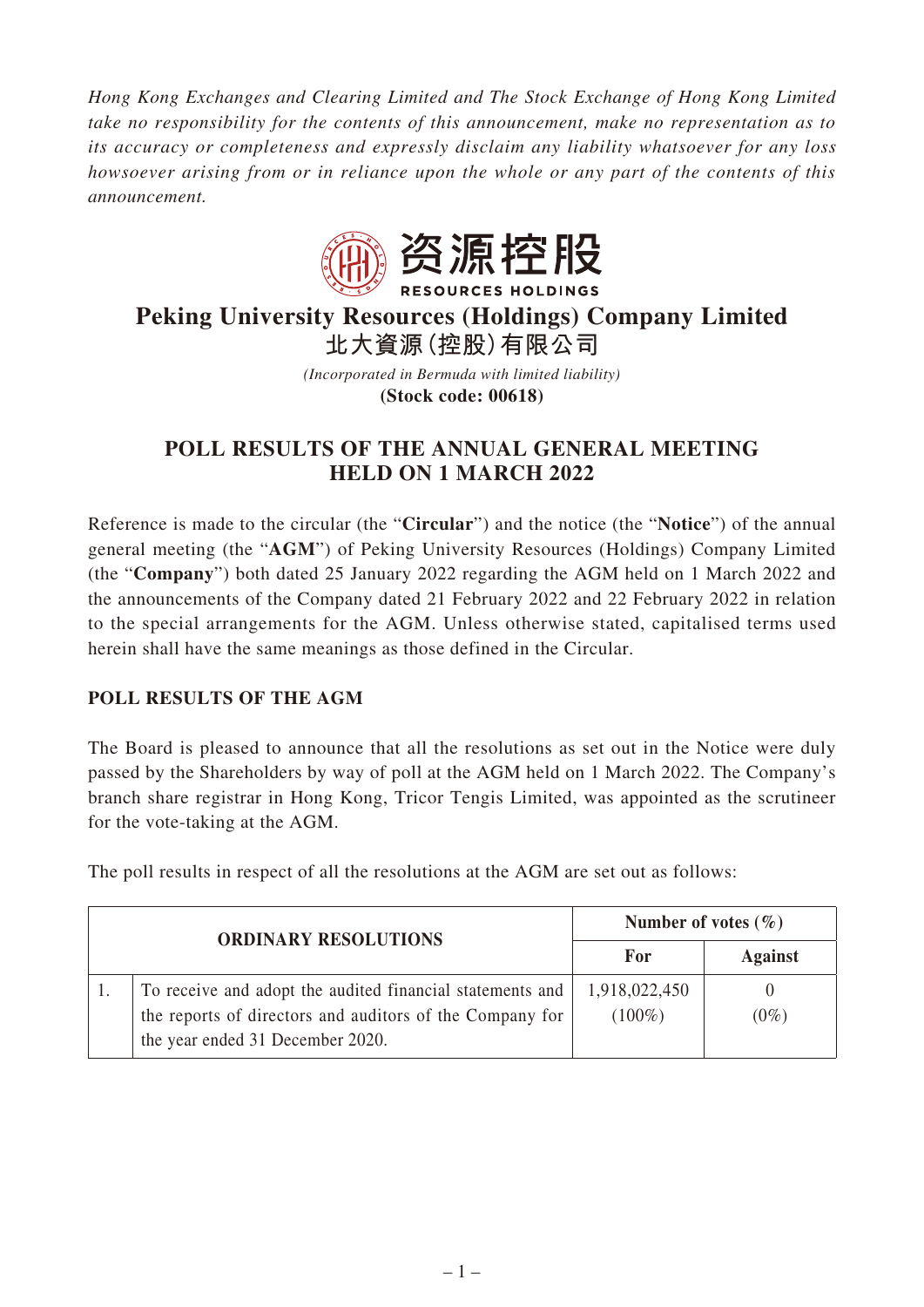|    |                                                                                                                                                                                                                                                                                                                                          |                                                                                                                                                                                                                                                                            | Number of votes $(\% )$    |                           |
|----|------------------------------------------------------------------------------------------------------------------------------------------------------------------------------------------------------------------------------------------------------------------------------------------------------------------------------------------|----------------------------------------------------------------------------------------------------------------------------------------------------------------------------------------------------------------------------------------------------------------------------|----------------------------|---------------------------|
|    | <b>ORDINARY RESOLUTIONS</b>                                                                                                                                                                                                                                                                                                              |                                                                                                                                                                                                                                                                            | For                        | <b>Against</b>            |
| 2. | (a)                                                                                                                                                                                                                                                                                                                                      | To re-elect Mr. Wong Kai Ho as an executive<br>director of the Company;                                                                                                                                                                                                    | 1,918,022,450<br>$(100\%)$ | $\theta$<br>$(0\%)$       |
|    | (b)                                                                                                                                                                                                                                                                                                                                      | To re-elect Mr. Wang Guiwu as an executive director<br>of the Company;                                                                                                                                                                                                     | 1,918,022,450<br>$(100\%)$ | $\theta$<br>$(0\%)$       |
|    | (c)                                                                                                                                                                                                                                                                                                                                      | To re-elect Mr. Huang Zhuguang as an executive<br>director of the Company;                                                                                                                                                                                                 | 1,918,022,450<br>$(100\%)$ | $\theta$<br>$(0\%)$       |
|    | (d)                                                                                                                                                                                                                                                                                                                                      | To re-elect Mr. Zheng Fu Shuang as an executive<br>director of the Company;                                                                                                                                                                                                | 1,918,022,450<br>$(100\%)$ | $\overline{0}$<br>$(0\%)$ |
|    | (e)                                                                                                                                                                                                                                                                                                                                      | To re-elect Mr. Chu Kin Wang, Peleus as an<br>independent non-executive director of the Company;                                                                                                                                                                           | 1,918,022,450<br>$(100\%)$ | $\overline{0}$<br>$(0\%)$ |
|    | (f)                                                                                                                                                                                                                                                                                                                                      | To re-elect Mr. Chin Chi Ho, Stanley as an<br>independent non-executive director of the Company;                                                                                                                                                                           | 1,918,022,450<br>$(100\%)$ | $\overline{0}$<br>$(0\%)$ |
|    | (g)                                                                                                                                                                                                                                                                                                                                      | To re-elect Mr. Chung Wai Man as an independent<br>non-executive director of the Company;                                                                                                                                                                                  | 1,918,022,450<br>$(100\%)$ | $\overline{0}$<br>$(0\%)$ |
|    | (h)                                                                                                                                                                                                                                                                                                                                      | To re-elect Mr. Hua Yichun as an independent non-<br>executive director of the Company;                                                                                                                                                                                    | 1,918,022,450<br>$(100\%)$ | $\theta$<br>$(0\%)$       |
|    | (i)                                                                                                                                                                                                                                                                                                                                      | To re-elect Mr. Wang Bingzhong as an independent<br>non-executive director of the Company; and                                                                                                                                                                             | 1,918,022,450<br>$(100\%)$ | $\overline{0}$<br>$(0\%)$ |
|    | (j)                                                                                                                                                                                                                                                                                                                                      | To authorize the board of directors of the Company<br>to fix the director's remuneration.                                                                                                                                                                                  | 1,918,022,450<br>$(100\%)$ | $\overline{0}$<br>$(0\%)$ |
| 3. | To appoint CCTH CPA Limited as auditor of the Company<br>and to authorise the board of directors of the Company to<br>fix their remuneration.                                                                                                                                                                                            |                                                                                                                                                                                                                                                                            | 1,918,022,450<br>$(100\%)$ | $\theta$<br>$(0\%)$       |
| 4. | To grant a general mandate to the board of directors of the<br>Company to allot, issue, grant, distribute and otherwise<br>deal with additional shares of the Company, not exceeding<br>twenty per cent. of the aggregate nominal amount of the<br>share capital of the Company in issue at the date of this<br>resolution. <sup>#</sup> |                                                                                                                                                                                                                                                                            | 1,918,022,450<br>$(100\%)$ | $\overline{0}$<br>$(0\%)$ |
| 5. |                                                                                                                                                                                                                                                                                                                                          | To grant a general mandate to the board of directors of<br>the Company to repurchase shares of the Company, not<br>exceeding ten per cent. of the aggregate nominal amount of<br>the share capital of the Company in issue at the date of this<br>resolution. <sup>#</sup> | 1,918,022,450<br>$(100\%)$ | $\overline{0}$<br>$(0\%)$ |